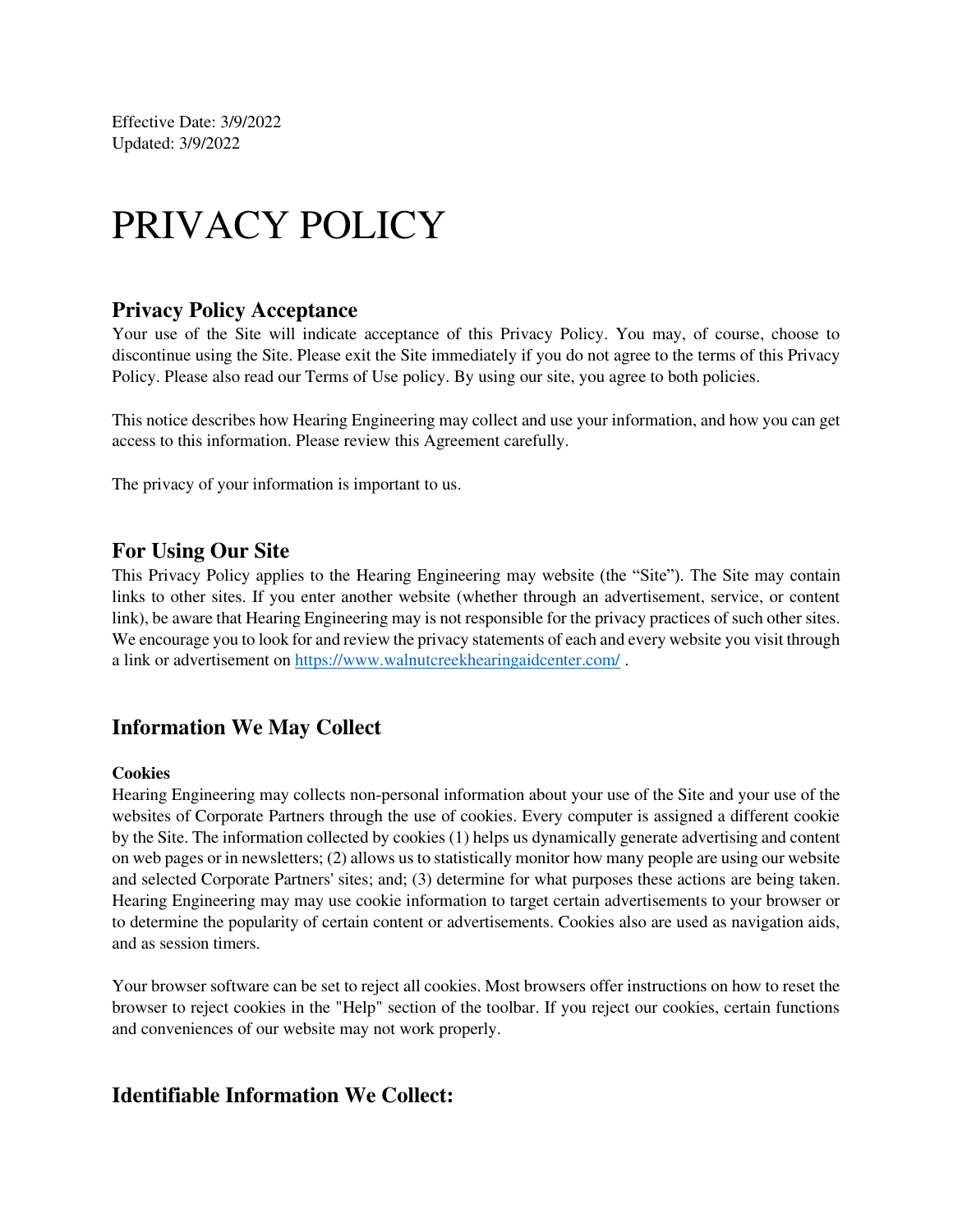Hearing Engineering may collects personally identifiable information you provide when you sign up to receive our e-mail newsletter, call our phone number, send us an e-mail, send us a message through our online forms, or through public forums, and/or reach out to Hearing Engineering may via online chat. We may use the personally identifiable information you provide to respond to your questions, provide you specific services you select, help you navigate the information on the Site, conduct follow-up surveys, and send you e-mails about website maintenance and updates.

By using our Site, we may collect categories of personal information including, but not limited to:

- Your name:
- Address;
- Phone number;
- E-mail;
- Date-of-birth:
- Geolocation, and;
- IP Address

Personally identifiable information that we collect may be shared or stored internally within our sister companies, subsidiaries, and parent company to facilitate proper functioning of the site, further our legitimate business interests, and/or compliance standards.

# **Information Collected by Third Parties Not Acting on Hearing Engineering's Behalf**

Corporate Partners or advertisers on the Site may use their own cookies in advertisements served on the Site and in correspondence sent to you. Some advertisers use companies other than Hearing Engineering may to serve their ads and to monitor users' responses to ads, and these companies ("Ad Servers") may also collect non-personal information through the use of cookies on our website. In certain situations, information collection may be facilitated by momentarily directing your browser to the website of an Ad Server or other third party acting on behalf of the Corporate Partner, or advertiser before redirecting your browser to its proper destination (e.g., back to the Site to show the ad or to the advertiser's website); this redirection process will not be apparent to you.

Hearing Engineering may does not control these third parties' use of cookies or how they manage the information they gather through them. However, we do require Corporate Partners, advertisers, and Ad Servers who collect cookie information through our website to agree to protect the information they collect. Certain Ad Servers allow you to prevent them from collecting data through the use of cookies.

You may opt-out of third party data collection. In order to do so, you must opt-out of such data collection through each individual site, adjust the settings within your device or browser, or visit the Network Advertising Initiative Opt-Out Page.

We use the following third party cookies on this website and its pages:

Google Tag Manager, Google Analytics, LeadsRX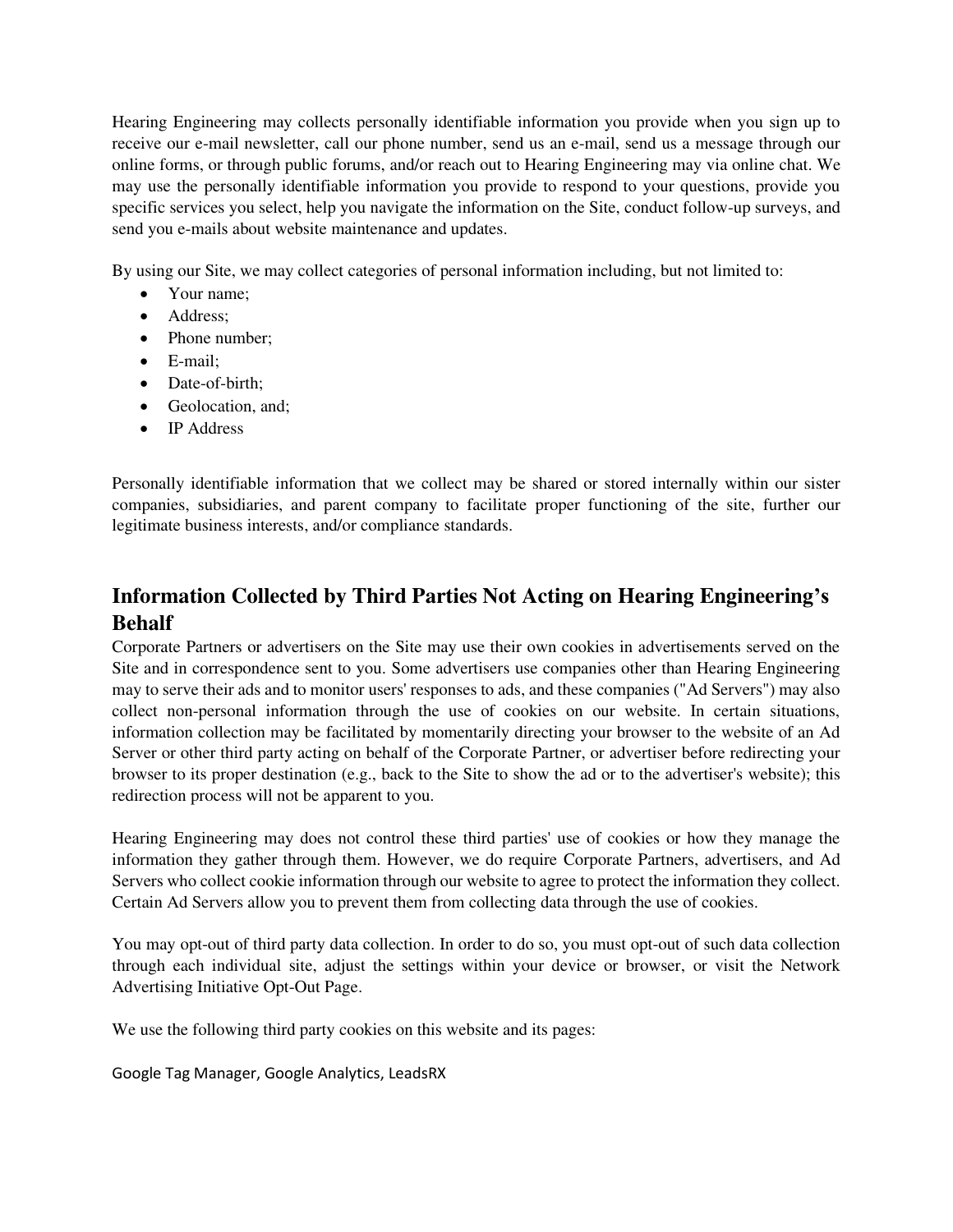## **Disclosure of Your Information**

Except as set forth in this privacy policy or as specifically agreed to by you, Hearing Engineering may will not disclose any personally identifiable information it gathers from you on our Site. We will only release personally identifiable information to third parties: (1) to comply with valid legal requirements such as a law, regulation, search warrant, subpoena, or court order; or (2) in special cases, such as a physical threat to you or others. In the event that we are legally compelled to disclose your personally identifiable information to a third party, we will attempt to notify you unless doing so would violate the law or court order. In addition, we may disclose personal information as described below.

## **Disclosure of Aggregate Information**

Hearing Engineering may may provide anonymized, aggregate information to third parties. For example, we might inform third parties regarding the number of users of the Site and the activities they conduct while on the Site. We might also inform a company (that may or may not be an advertiser on our site) that "30% of our users live east of the Delaware River" or that "25% of our users dispense hearing aids." We require parties with whom we share aggregate information to agree they will not attempt to make this information personally identifiable, such as by combining it with other databases.

## **How Hearing Engineering Handles Privacy and Security Internally**

Listed below are some of the security procedures Hearing Engineering may uses to protect your privacy:

- Uses firewalls to protect information held in our servers;
- Closely monitors and limits the number of Hearing Engineering may employees who have potential access to your personally identifiable information;
- Follows best practices for password security;
- Requires all respective Hearing Engineering may employees to abide by this Privacy Policy and be subject to disciplinary action for violations thereof, and;
- Securely stores your data.

Despite Hearing Engineering may's efforts to protect your personally identifiable information, there is always some risk that an unauthorized third-party may exceed access or that transmissions of your information over the Internet will be intercepted.

# **Contacting Hearing Engineering Regarding Your Personal Information**

If you have a complaint, problem, or want to delete your personally identifiable information from our systems, or update the personally identifiable information that you have provided to us, please e-mail us at gilmagilen@gmail.com or call us at 925-933-3314. Our FOP department will forward your complaint to the appropriate internal department for a response or resolution. We try to answer every e-mail within 48 business hours, but we may not always able to do so.

# **FOR CALIFORNIA RESIDENTS:**

In addition and/or in accordance with the rest of our Privacy Policy, you have a right to know and request information regarding the categories of personal information and actual personal information we collect or sell, as well as what categories of personal information and actual personal information we share with or sell to third parties and categories of third parties. You also have the right to request the categories of sources from which the personal information is collected, as well as the business or commercial purpose for collecting or selling personal information. You have the right to edit this information or request its